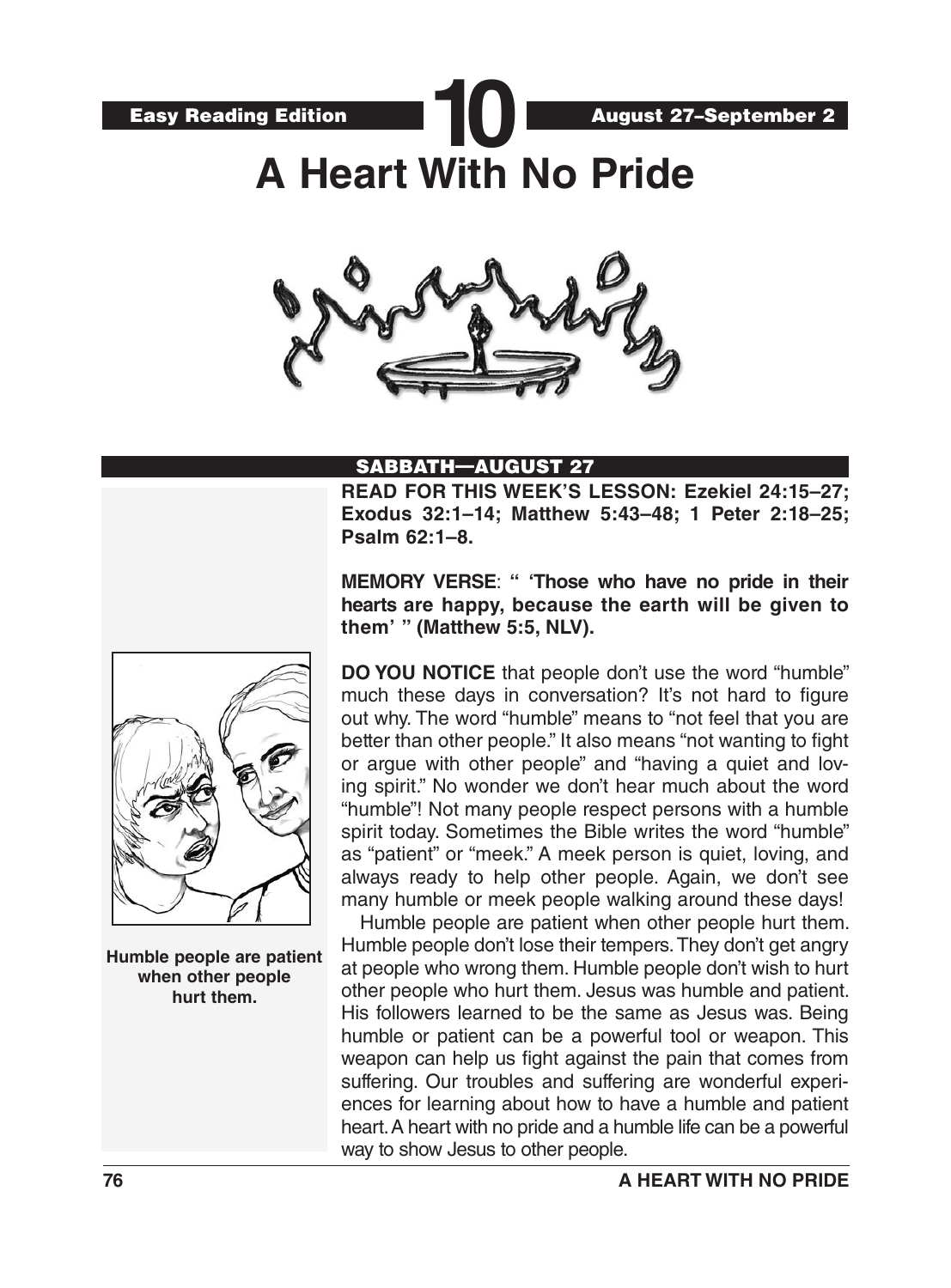**A HEART WITH NO PRIDE 77**

# SUNDAY—AUGUST 28 Lesson 10

# **BROKEN BREAD AND POURED-OUT WINE (Ezekiel 24:15–27)**

**Oswald Chambers wrote that we must become the same as "broken bread and poured-out wine" for other people. What do you think Oswald Chambers meant by this word picture?**

All through the Bible, we read stories about "broken" people. God allowed these people to become "broken" in heart and spirit so that they can better serve other people. Moses is one example. The Israelites said mean and nasty things about Moses when he was their leader. But Moses led God's people to the Promised Land anyway. Joseph was sold as a slave and later sent to prison. Then he became the second most powerful leader in Egypt. God allowed these terrible things to happen to Moses and Joseph. God used their troubles to show people His love. God also used these troubles to bless Moses and Joseph and His people. God may use us in the same way. Sure, we can feel angry or hurt when bad things happen. But as we saw yesterday, we must be patient. We must have a heart empty of any pride. Then we can serve God while we are suffering. We will bring a blessing to the people around us.

# **Read Ezekiel 24:15–27. What's happening in these verses? Why does God give Ezekiel this hard test?**

In Ezekiel 24:24, NIrV, God says, "What Ezekiel has done will show you what is going to happen to you. You will do just as he has done. Then you will know that I am the Lorp and King." Ezekiel's behavior will show God's people that God controls everything in heaven and on earth. Ezekiel's example of suffering also will show the people the punishment they will suffer. Who knows how many people will see that God is "the Lore and King" because of our own suffering, too?

**Sooner or later, life "breaks" us or causes us to suffer. What has your experience been with being "broken" or suffering much pain? How can the Lord use your own "broken" spirit to help other people?**



**The Israelites said mean and nasty things about Moses when he was their leader.**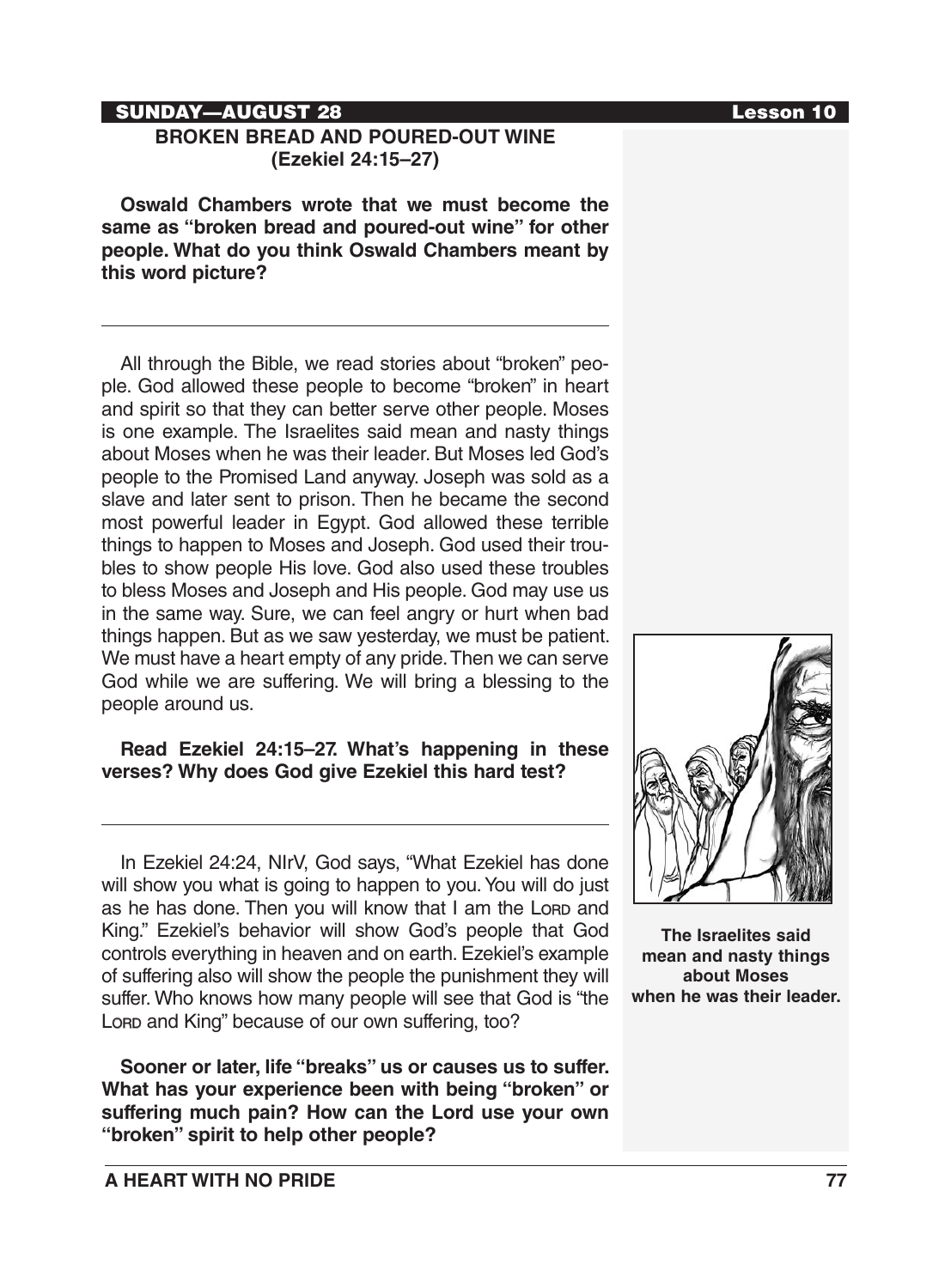### Lesson 10 MONDAY—AUGUST 29

# **ASKING FOR GOD'S MERCY (Exodus 32:1–14)**

#### **What does Moses do after his people worship the gold cow? Read Exodus 32:1–14 for the answer.**

The people worship the gold cow. God decides that the people have done an awful sin. So, God announces that He will destroy the people. Then God offers to make Moses the father of a new people group. But Moses refuses to accept God's offer. Moses asks God to forgive His people. So, God decides not to destroy Israel.

Exodus 32:1–14 shows us two important Bible truths. First, God's offer to destroy the Israelites and bless Moses is a test. God wants Moses to show just how much love he feels for sinners. Moses passes the test. Moses asks God to show mercy to Israel. Jesus does this work, too. This part of the story shows us something very interesting. Sometimes God may let us suffer so that everyone in heaven can see how much love we have for sinners.

### **Moses gives the Lord reasons why He should not destroy Israel. What are these reasons?**

The second Bible truth that Exodus 32:1–14 teaches us is that God shows us His mercy when we fail. People need mercy the most when they have behaved the worst. But we don't really want to give mercy to people who behave badly. When Moses' sister Miriam said mean and nasty things about him, what did Moses do? He showed her mercy. Moses asked God to heal her from her terrible skin disease (Numbers 12). When God was angry with Korah and his followers, God wanted to destroy them all. What did Moses do? He fell on his face and asked God to let Korah and his followers live. The next day, Israel complained against Moses. They blamed Moses for killing Korah and his followers. Again, God wanted to destroy the people. What did Moses do? Moses fell on his face again. He told Aaron to act quickly to save the people (Numbers 16). Moses is a man with no pride in his heart. He is patient and not selfish during difficult tests. Moses asked God for mercy for people who sinned against Him and should die.

**Think about the people around you who have hurt you. They need mercy and forgiveness. How can you show God's mercy and forgiveness to them?**



**Moses asked God for mercy for people who sinned against Him and should die.**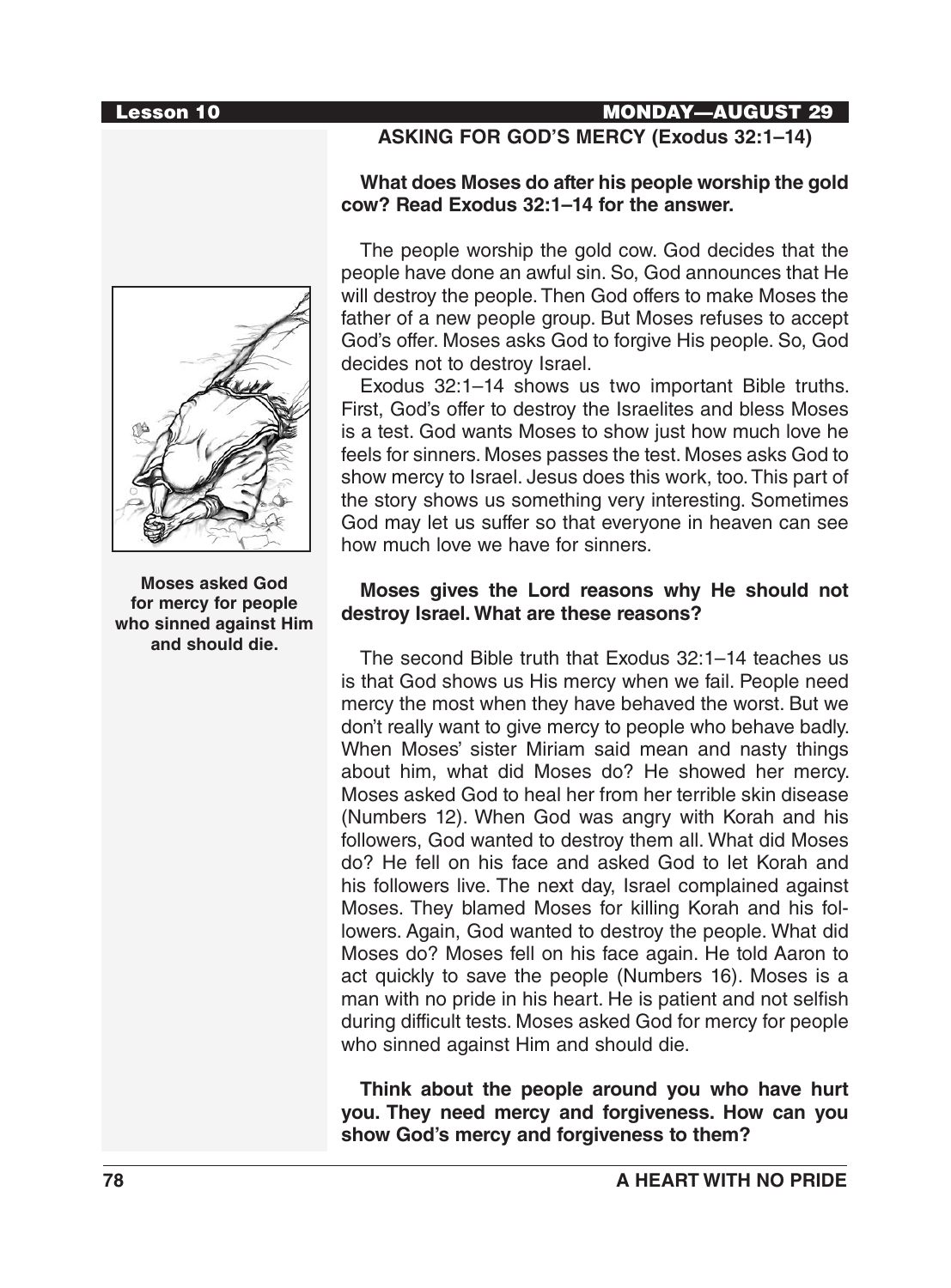# TUESDAY—AUGUST 30 Lesson 10

# **LOVING THE ONES WHO HURT US (Matthew 5:43–48)**

Someone said: "How do we love our enemies? Here's how. Let's say that our enemies are the same as pearls in dirt. The dirt is a word picture for everything your enemy did to hurt you. Does loving our enemies ('the pearls') mean we must love the "dirt"? No. Loving our enemies means we love the "pearl" when they are dirty. God does not love us because we are easy to love. We become loving because God loves us."

### **When you look at your "enemies," what do you see? The "pearl"? Or the "dirt" around it?**

**Jesus asks us to love our enemies and pray for them. What example from nature does Jesus give us in Matthew 5:43–48 that helps us understand why we should love our enemies? What Bible truth does Jesus want us to learn?**

In Matthew 5:45, Jesus uses the example of His Father in heaven to show us how we should love the ones who hurt us. Maybe they hurt us and caused a lot of suffering. Jesus says that His Father sends the blessing of rain to both good people and evil people. If God gives rain to evil people, what should we do for them, too?

Jesus isn't saying that we should always have a happy feeling in our hearts for everyone who causes us trouble. Love for our enemies is not a feeling. Love for our enemies is a behavior. We show our enemies love when we care for them.

Jesus ends His talk about mercy with these words: " 'You must be good in every way, as your Father in heaven is good in every way' " (Matthew 5:48, WE). How can we behave the same way that God behaves? We can show love to our enemies just as God shows love to His enemies. Then we will be "perfect" in God's eyes. We can love our enemies only if we have humble hearts. A humble heart is a heart empty of all pride. A humble person is patient. A humble person does not hurt the one who hurts him or her.

**Do you want a humble heart? What changes must you make? Make a list of these changes. Ask God to help you change so that you can love your "enemies."**



**Our enemies are the same as pearls that lie in dirt.**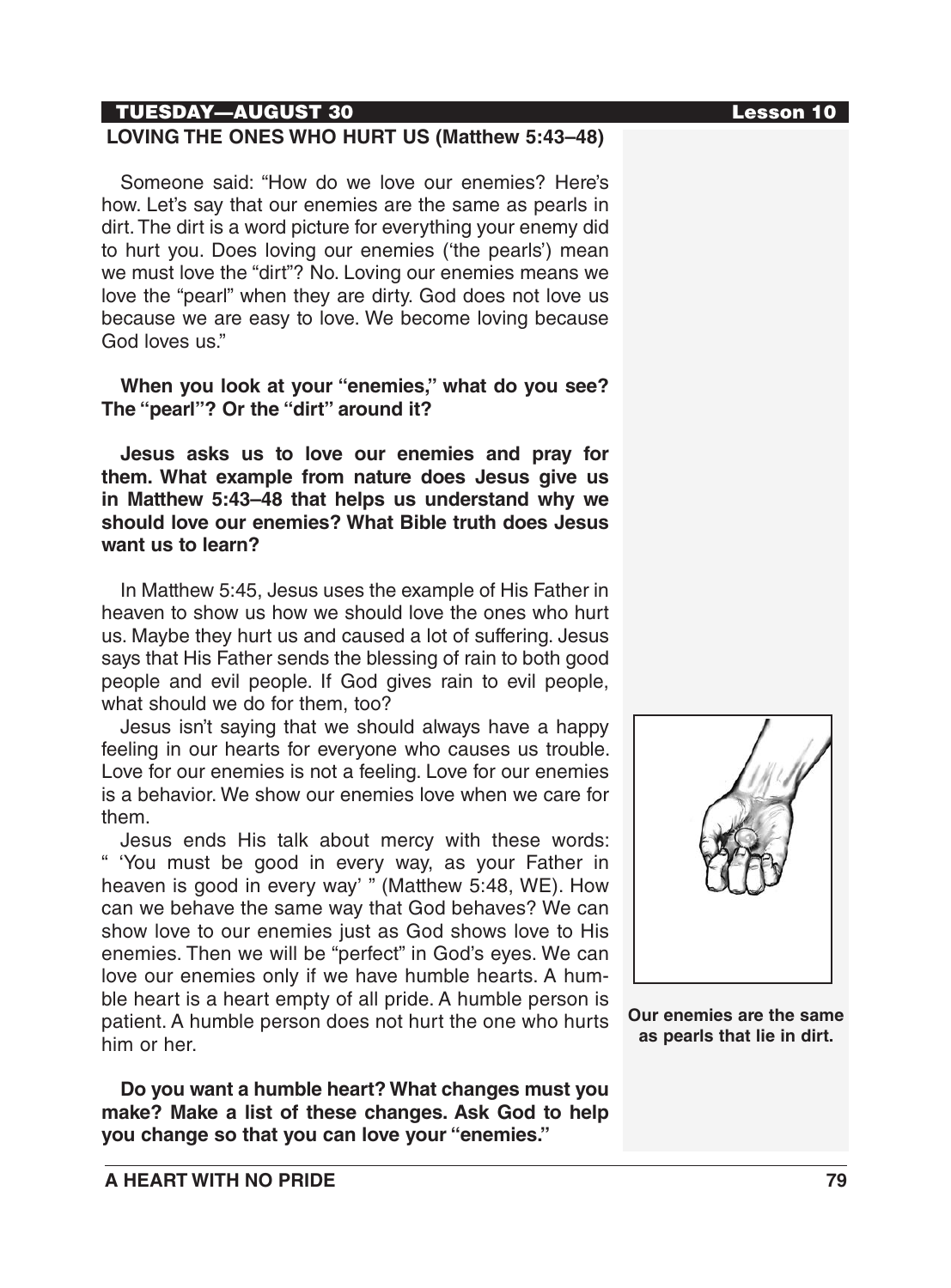#### Lesson 10 WEDNESDAY—AUGUST 31



**We must accept that God may not always save us from suffering.**

# **NOT SAYING ANYTHING TO DEFEND YOURSELF (1 Peter 2:18–25)**

As we have learned, a humble person has no pride in his or her heart. A humble person is patient and kind to the people who hurt him or her. Jesus is the most powerful Example we have of a humble person. Jesus says, " 'Do what I tell you. Learn what I teach you. I am gentle [loving and tender]. I am not proud. Then your hearts will rest' " (Matthew 11:29, WE).

**Read 1 Peter 2:18–25. Peter offers some surprising advice to Christian slaves. Peter tells them how Jesus behaved when people were mean to Him. Jesus "gave you an example to follow. He suffered for you. So you should do the same as he did" (1 Peter 2:21, ERV). How does Jesus show us a "humble heart"? How can we be humble while we suffer?**

We feel bad when we watch someone hurt another person for no good reason. We feel worse when we are the ones being hurt. We want to make things right because we want things to be fair in life. So, we get angry when we see the pain that innocent people suffer when other people hurt them.

We suffer when we carry anger in our hearts. So, what must we do? We must believe that our Father in heaven is in control. He will help us when doing so will bless other people and bring honor to His name. We must accept that God may not always keep us from suffering. In the same way, God did not keep Jesus from dying on the cross. We may suffer things that are not fair. But we must always remember that our Father in heaven is with us and is in control.

Peter's advice to us is surprising. Why? Because when we do not fight back against the ones who blame us and cause our suffering, we show powerful proof of God's love. Just look at Jesus. When Caiaphas and Pilate asked Jesus questions in court, how did Jesus answer? Did He defend Himself? No, He didn't. Jesus said nothing. His silence was a witness that showed His humble heart.

**How do you behave when people are not fair or loving to you? How can you better show in your own life some of the important rules we learned today?**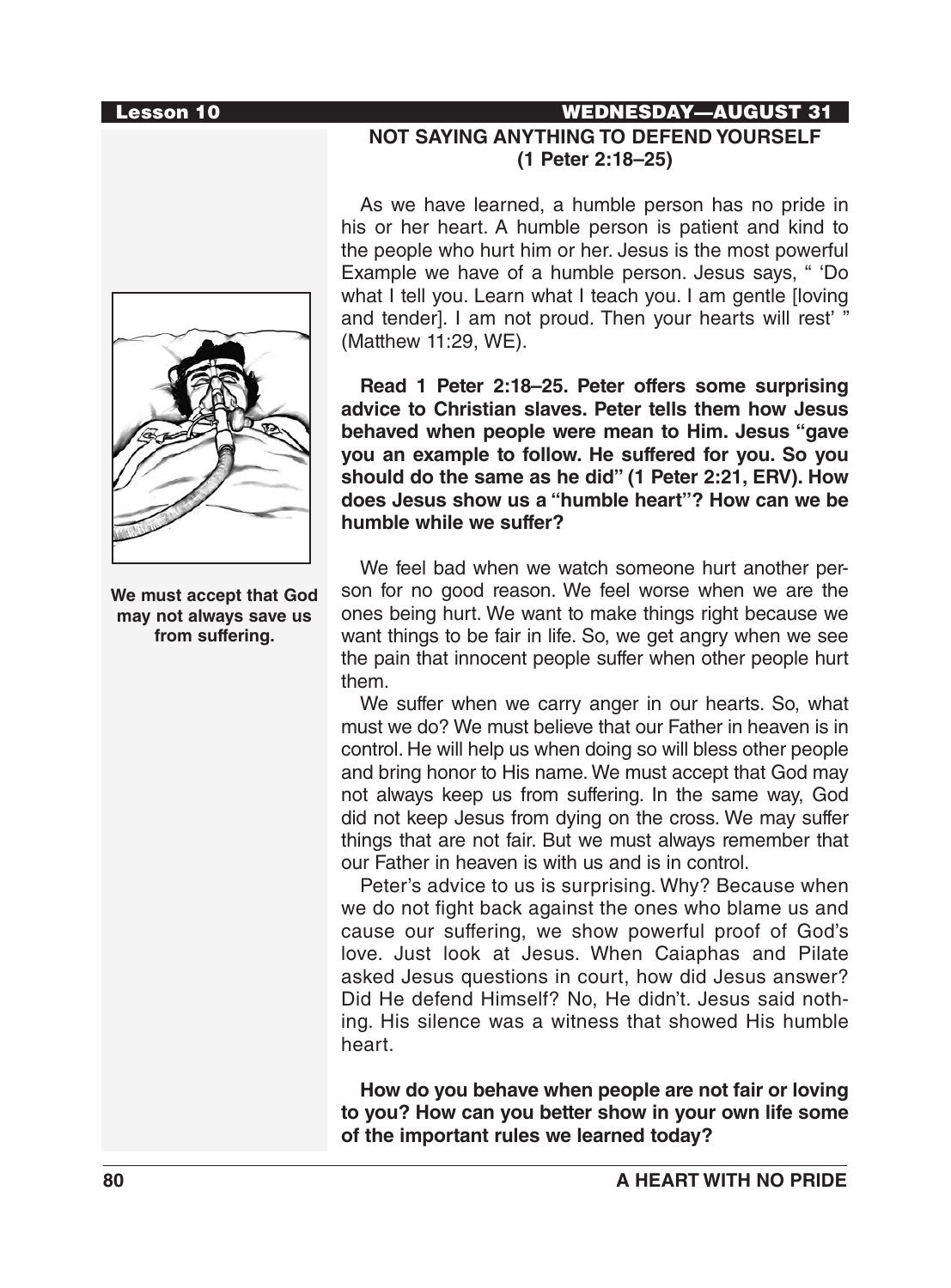# THURSDAY—SEPTEMBER 1 Lesson 10 **JESUS, OUR ROCK AND OUR SAFE PLACE (Psalm 62:1–8)**

So often the people who have the most pride in their hearts don't really like who they are. Their pride is the same as a mask. These people use this "mask" of pride to hide. Or worse, they use it to cover the pride in their hearts. They hope no one will see that they are missing something important inside. What these people need is something we all need: to feel safe and to feel that they have worth and are accepted. We really need these things when we are suffering. In short, a humble heart, or heart with no pride, is powerful proof that someone is connected to Jesus. He is the same as a strong Rock. We can stand on this Rock and not be afraid. Jesus our Rock will protect us, too.

**Read Psalm 62:1–8. What is the reason that David wrote this psalm? What important rules is David teaching us? Most important, how can you follow these rules in your own life?**

"People will become our enemies for no good reason or cause. People will misunderstand why God's people do things. People who don't believe in God will believe the worst of God's people. So, will other Christians who don't really know the Lord. The Lord's servants will be given hard tests. Men will blame God's people for little things and make their mistakes seem bigger than they really are. Why will they do this? So, they can use the mistakes as an excuse for doing evil. . . . Evil men will accuse God's people of not being honest. Other people will believe these lies. Then no one will trust the servants of God. Church members will make up the lies. During these times, God's servants must do the same as Jesus. They must think the way Jesus thought. They must not expect to escape insult. They will be judged falsely. People will accuse them of being too holy. But God's servants must not lose hope. God is in control. He guides His work. He will bring glory to His name."—Ellen G. White, *The Upward Look*, page 267, adapted.

**Do you feel hurt when people insult you? God loved you so much that He died for your sins. How can this Bible truth help you understand your value? Also, how can the Bible protect you against insults?**



**The people who have the most pride in their hearts don't really like who they are. Their pride is the same as a mask.**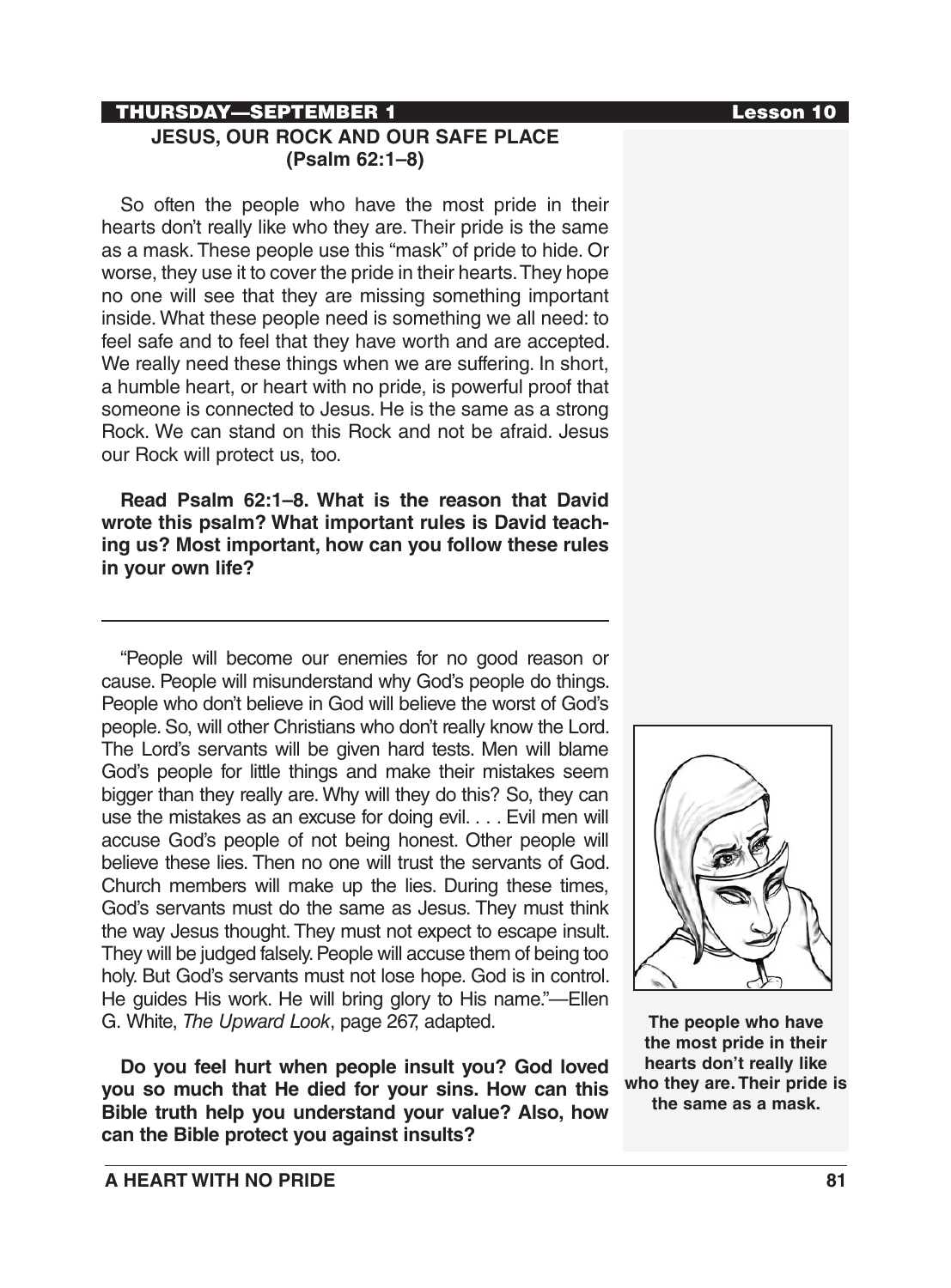#### Lesson 10 FRIDAY—SEPTEMBER 2

**ADDITIONAL THOUGHT:** Read Ellen G. White, "The Importance of Seeking True Knowledge," pages 453, 454, in *The Ministry of Healing*; "The Sermon on the Mount," pages 298–314, in *The Desire of Ages*; and "The Worker and His Qualifications," page 630, in *Evangelism*.



**"When our hearts are humble, we show that we are connected to God in heaven."**

"We will have troubles and hard tests in this life. These tests may be made easier if we have humble hearts. [A humble heart is a heart with no pride.] This is the same heart Jesus had on this earth. If we are the same as Jesus, then we will not be hurt when people insult us. Their insults will not make us sad. What is the one thing that shows that we are Christians most of all? Self-control. If someone hurts you, trust in God. Stay calm. If you fail to stay calm, then you 'rob' God. How do you 'rob' Him? You steal from Him the chance to show that His perfect Spirit lives inside you. A humble heart makes us strong. A humble heart helps us win our fights. When our hearts are humble, we show that we are connected to God in heaven."—Ellen G. White, *The Desire of Ages*, page 301, adapted.

### **DISCUSSION QUESTIONS:**

**1** How does a humble heart help us to stay strong when people insult us? How does a humble heart help us to heal from hurts and insults?

2 What do the people around you think about having a humble heart? Do they think it is a good thing? Or do they think it makes you weak?

3 Can you think of any modern examples of people with humble hearts? If yes, who are they? How do these people show that they have no pride in their hearts? What can you learn from their examples?

4 Why do you think we so often feel that having a humble heart makes you a weak person?

5 We saw how David went to God for strength and safety from danger. How does God make us feel safe today? What dangers does He free us from? How can we, as a church, help other people feel safe, too? What more can you do to make your church a safe place for the people who need it?